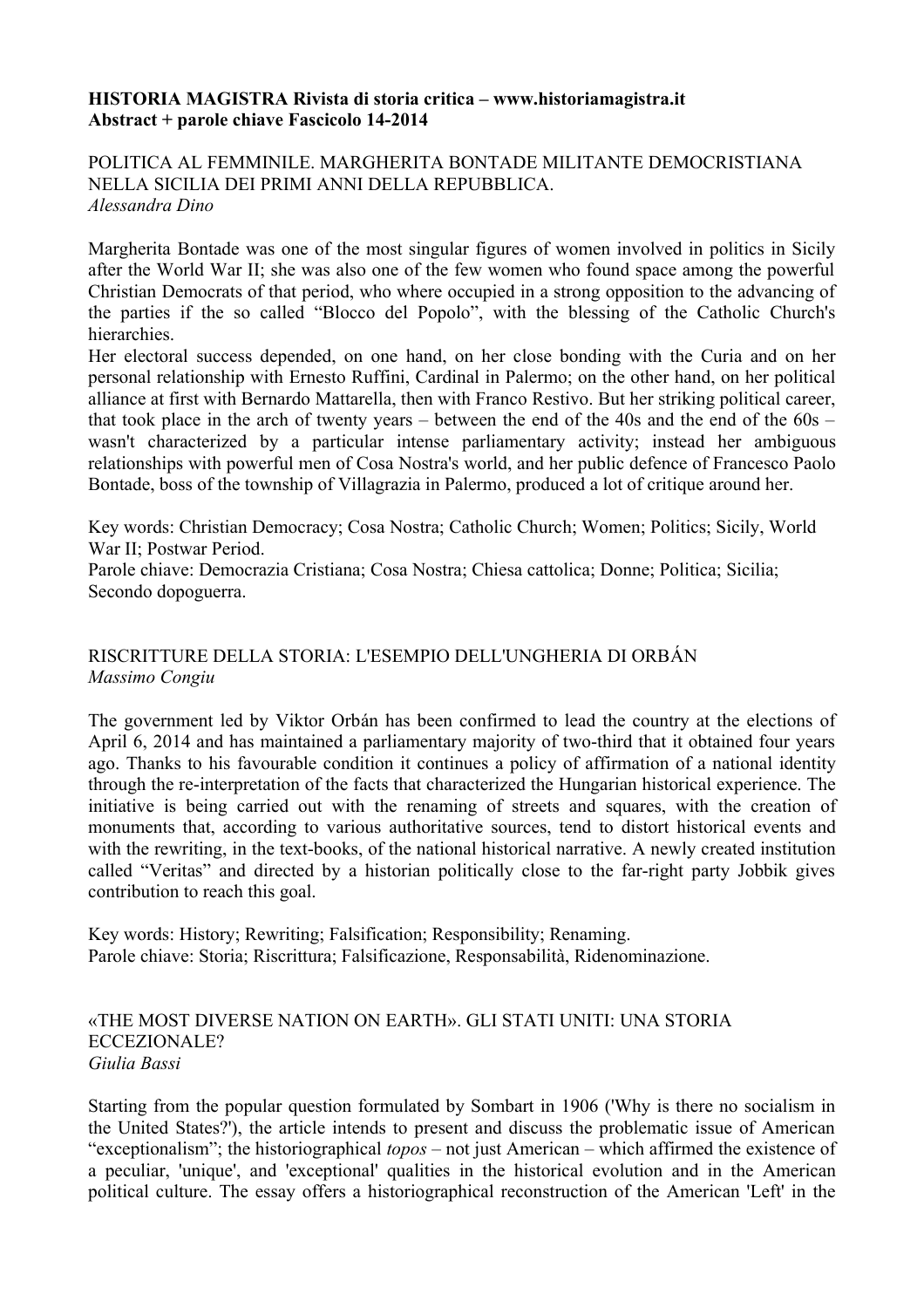late Nineteenth century and early thirties of the Twentieth century, and follows out the main historiographical arguments on American exceptionalism, showing that these studies are based on the idea of a single and unique model of historical and political development, a Eurocentric model, characterized by an unhistorical and strongly deterministic perspective.

Key words: Exceptionalism; American Historiography; American 'Left'; American Socialist Party; American Labour Movement.

Parole chiave: Eccezionalismo; Storiografia americana; "Sinistra" americana; Partito socialista americano; Movimento operaio americano.

## L'EGITTO TRA GLI SCHEMI E LA PIAZZA *Monica Macchi*

In Egypt the mechanism of censorship focused on cinema which is not only an industry in the economical science, but also a cultural industry, thanks to the fact that the Egyptian dialect is understood throughout the Arab world. But for the consensus building the real battleground was television, whose sole function is to strength "patriotism" understood as convincing the Egyptians that everything was going as smoothy as possible and that Mubarak was the only alternative to chaos and terrorism. The regime used to exercising a strict censorship and the pervasive control on these two types of screens, didn't understand that Internet created virtual spaces of encounter that might affect the endogenous dynamics thanks to the sense of security given by anonymity. A real true cultural revolution, by means of subversive humour, reveals the abuses and humiliations of the police and overcomes the gloom of a climate with no prospective poverty, despair, and, above all, fear. The combination of access to new technologies and liberation from fear takes the shape of a revolution when people moved from the virtual sphere down into the Square. Through the appropriation of a free and liberated public space, the Egyptians transformed themselves from subjects into citizens.

Key words: Asfalt; *Tahir square*; 'Ala al-Aswani; Mubarak; Mosereen; 3askar Kazeboon. Parole chiave: Asfalt; *piazza Tahir*; 'Ala al-Aswani; Mubarak; Mosereen; 3askar Kazeboon.

#### LA CESURA IMPERFETTA. LA SATIRA DI RICHARD ALDINGTON NELL'ITALIA FASCISTA *Anna Ferrando*

Through the epistolary dialogue between the British author Richard Aldington and his translator Alessandra Scalero, this article shed some light on the editorial events that led to the publication of *Women must work* and *All men are enemies*, and to the rejection of *Death of a Hero* and *The colonel's daughter*. Considered by Luigi Rusca – Mondadori's co-director – "particularly important", these books, as well as their author, are now largely forgotten, even if during the Thirties Italian readers were fascinated by Aldington's biting satire. Exponent of British Imaginism, Richard Aldington was closed to the Fabian Society's vision of the world which pervaded all his works, built around the themes of women's emancipation and social consequences of the First World War. The "heterodoxy" of such contents made the translation activity particularly complex; the author himself was not always available to soften the tone, accepting cuts and changes.

Key words: Novels; Translations; Fascism, Censorship; Satire; War; Women. Parole chiave: Romanzi; Traduzioni; Fascismo; Censura; Satira; Guerra; Donne.